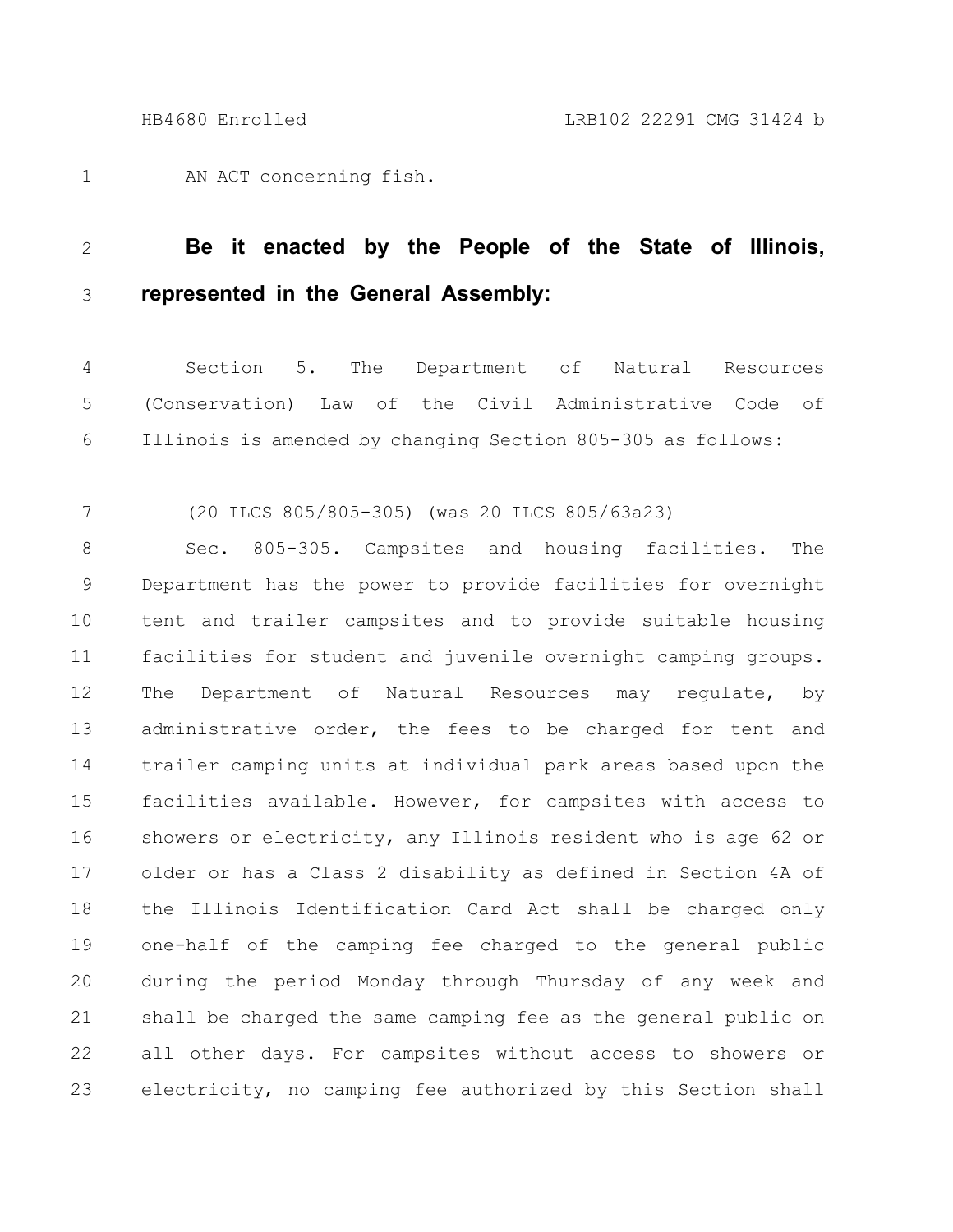HB4680 Enrolled - 2 - LRB102 22291 CMG 31424 b

be charged to any resident of Illinois who has a Class 2 disability as defined in Section 4A of the Illinois Identification Card Act. For campsites without access to showers or electricity, no camping fee authorized by this Section shall be charged to any resident of Illinois who is age 62 or older for the use of a campsite unit during the period Monday through Thursday of any week. No camping fee authorized by this Section shall be charged to any resident of Illinois who is a veteran with a disability or a former prisoner of war, as defined in Section 5 of the Department of Veterans' Affairs Act. No camping fee authorized by this Section shall be charged to any resident of Illinois after returning from service abroad or mobilization by the President of the United States as an active duty member of the United States Armed Forces, the Illinois National Guard, or the Reserves of the United States Armed Forces for the amount of time that the active duty member spent in service abroad or mobilized if the person  $\overline{t}$  applies for a pass with  $\overline{a}t$  the Department office in Springfield within 2 years after returning and provides acceptable verification of service or mobilization to the Department. Any or (ii) applies for a pass at a Regional Office of the Department within 2 years after returning and provides acceptable verification of service or mobilization to the Department; any portion of a year that the active duty member spent in service abroad or mobilized shall count as a full year. The procedure by which a person may provide to the 1 2 3 4 5 6 7 8 9 10 11 12 13 14 15 16 17 18 19 20 21 22 23 24 25 26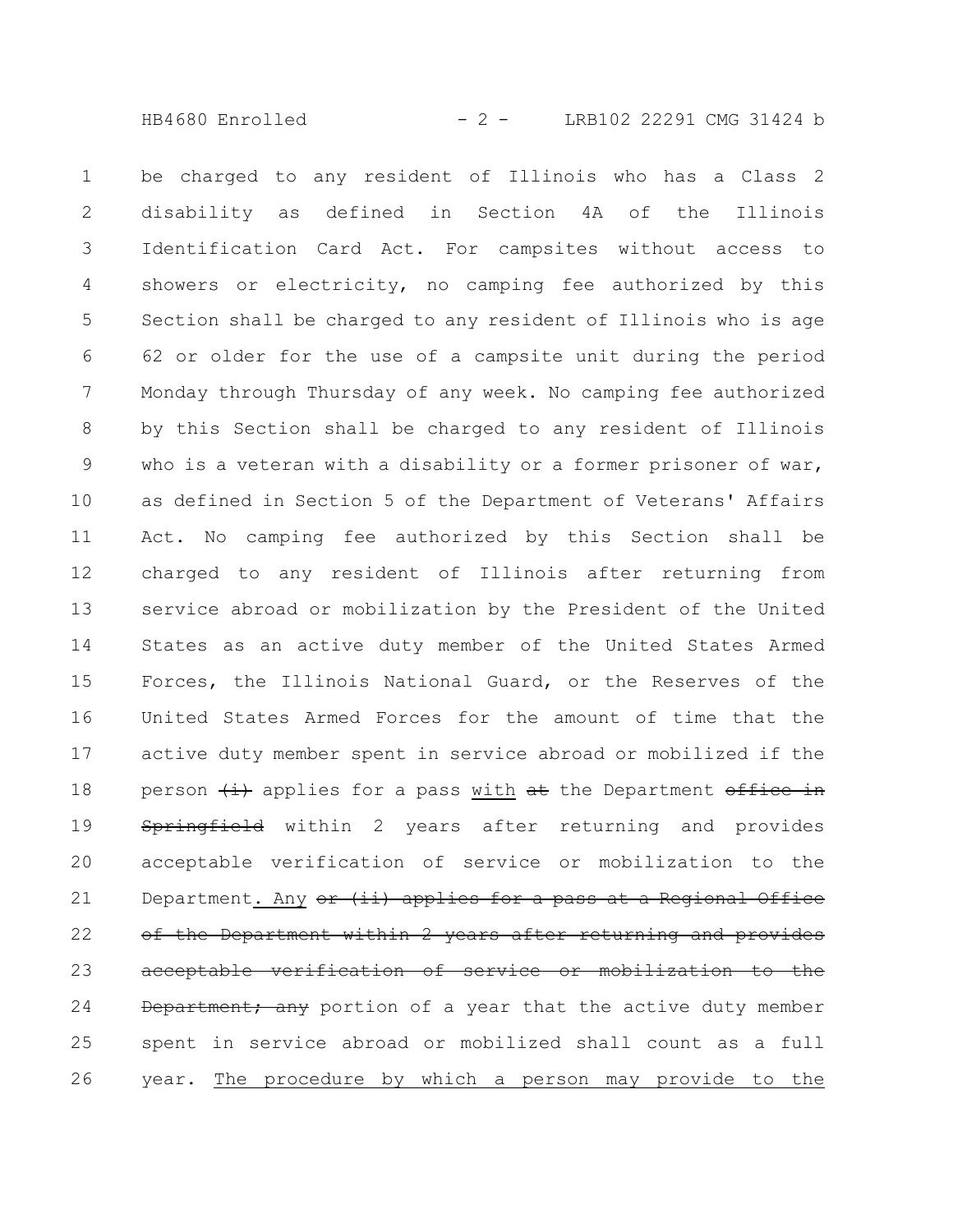HB4680 Enrolled - 3 - LRB102 22291 CMG 31424 b

Department verification of service abroad or mobilization by the President of the United States shall be set by administrative rule. Nonresidents shall be charged the same fees as are authorized for the general public regardless of age. The Department shall provide by regulation for suitable proof of age, or either a valid driver's license or a "Golden Age Passport" issued by the federal government shall be acceptable as proof of age. The Department shall further provide by regulation that notice of these reduced admission fees be posted in a conspicuous place and manner. 1 2 3 4 5 6 7 8 9 10

Reduced fees authorized in this Section shall not apply to any charge for utility service. 11 12

For the purposes of this Section, "acceptable verification of service or mobilization" means official documentation from the Department of Defense or the appropriate Major Command showing mobilization dates or service abroad dates, including: (i) a DD-214, (ii) a letter from the Illinois Department of Military Affairs for members of the Illinois National Guard, (iii) a letter from the Regional Reserve Command for members of the Armed Forces Reserve, (iv) a letter from the Major Command covering Illinois for active duty members, (v) personnel records for mobilized State employees, and (vi) any other documentation that the Department, by administrative rule, deems acceptable to establish dates of mobilization or service abroad. 13 14 15 16 17 18 19 20 21 22 23 24 25

26

For the purposes of this Section, the term "service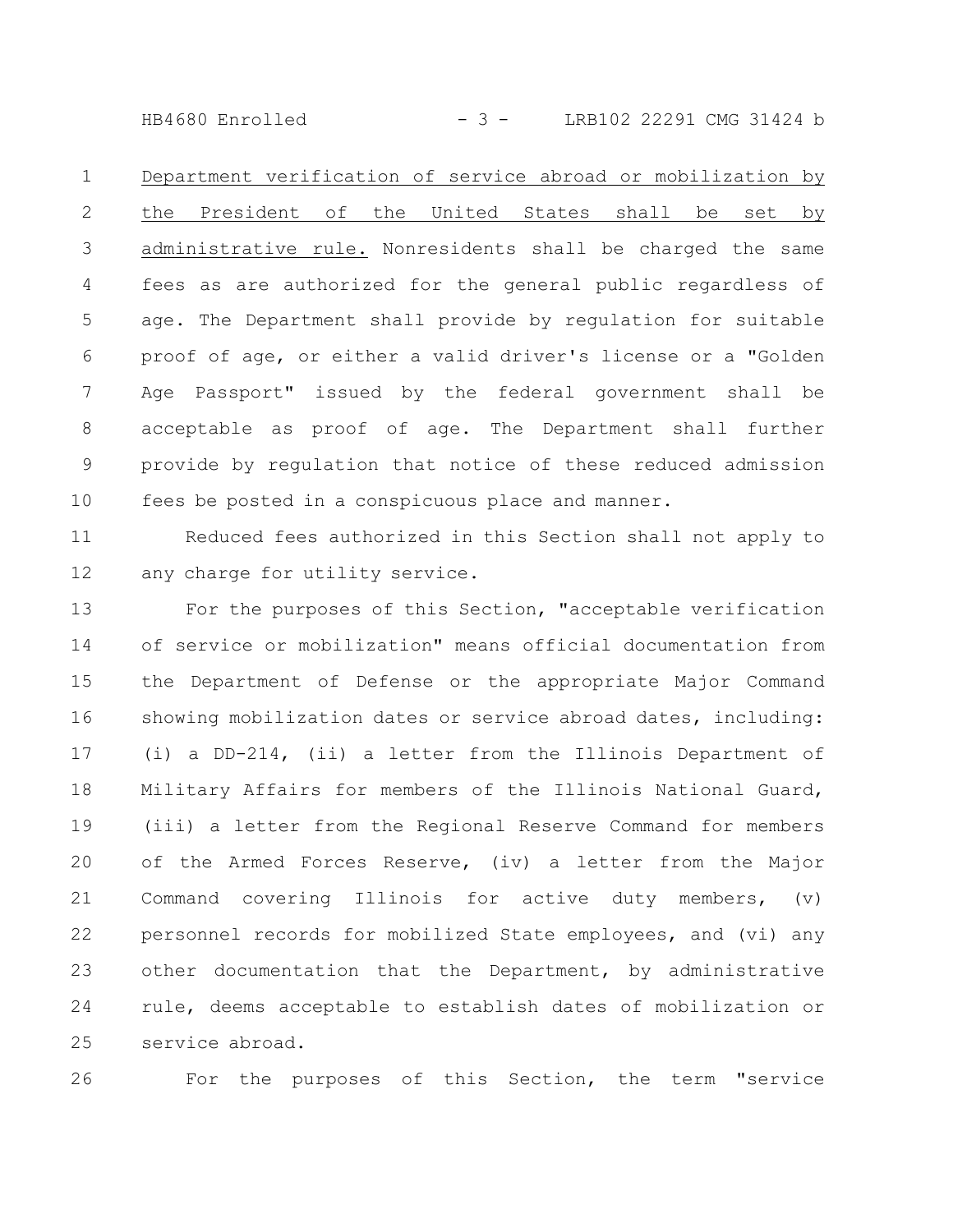HB4680 Enrolled - 4 - LRB102 22291 CMG 31424 b

abroad" means active duty service outside of the 50 United States and the District of Columbia, and includes all active duty service in territories and possessions of the United States. 1 2 3 4

(Source: P.A. 99-143, eff. 7-27-15; 99-642, eff. 7-28-16; 100-143, eff. 1-1-18.) 5 6

Section 10. The Fish and Aquatic Life Code is amended by changing Sections 20-45 and 20-47 as follows: 7 8

(515 ILCS 5/20-45) (from Ch. 56, par. 20-45) 9

Sec. 20-45. License fees for residents. Fees for licenses for residents of the State of Illinois shall be as follows: 10 11

(a) Except as otherwise provided in this Section, for sport fishing devices as defined in Section 10-95 or spearing devices as defined in Section 10-110, the fee is \$14.50 for individuals 16 to 64 years old, one-half of the current fishing license fee for individuals age 65 or older, and, commencing with the 2012 license year, one-half of the current fishing license fee for resident veterans of the United States Armed Forces after returning from service abroad or mobilization by the President of the United States as an active duty member of the United States Armed Forces, the Illinois National Guard, or the Reserves of the United States Armed Forces. Veterans must provide<sub> $\tau$ </sub> to the Department acceptable  $at$  one of 12 13 14 15 16 17 18 19 20 21 22 23 24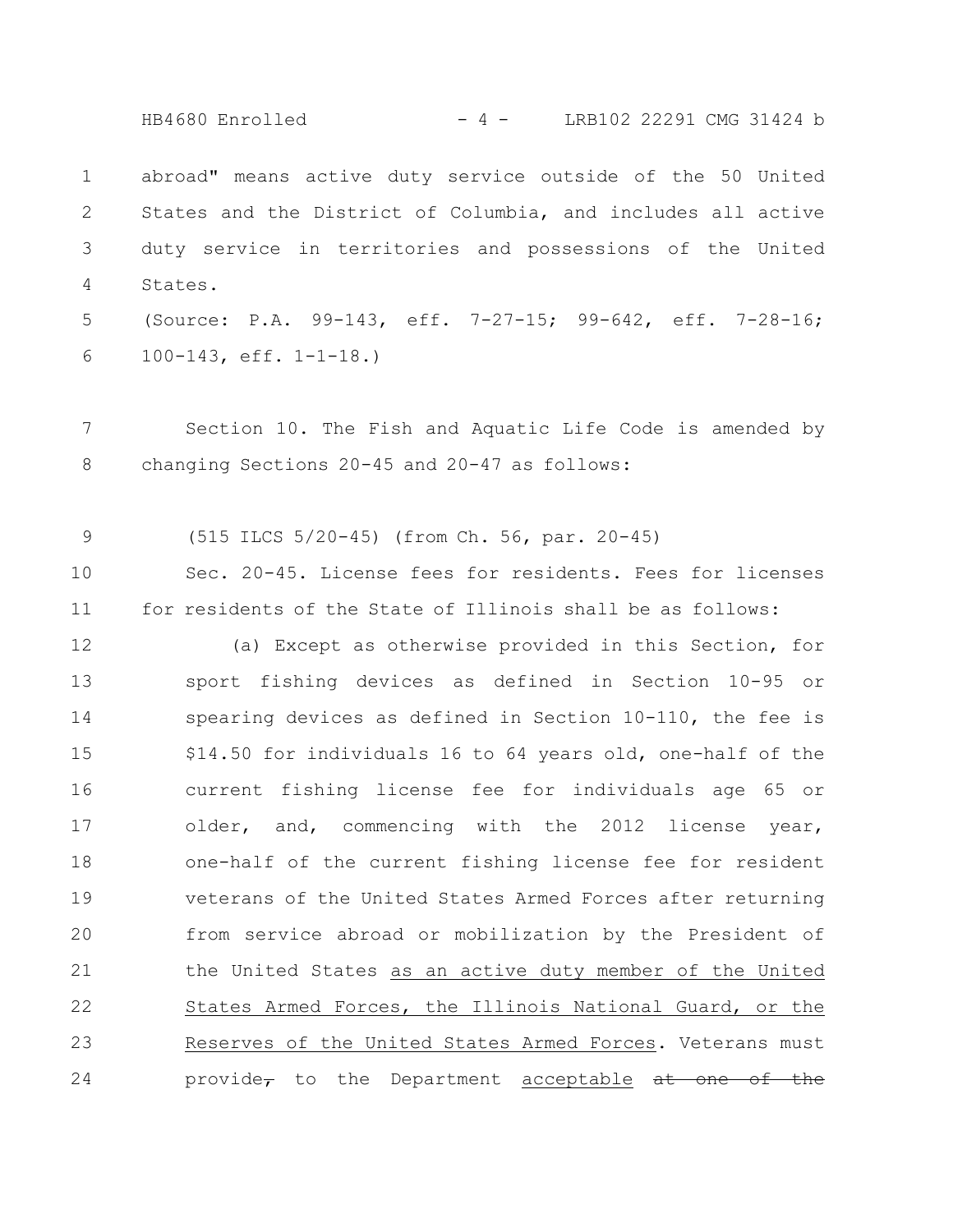HB4680 Enrolled - 5 - LRB102 22291 CMG 31424 b

Department's 5 regional offices, verification of their service. The Department shall establish by administrative rule the procedure by which such verification of service shall be made to the Department what constitutes suitable verification of service for the purpose of issuing fishing licenses to resident veterans at a reduced fee. 1 2 3 4 5 6

(a-5) The fee for all sport fishing licenses shall be \$1 for residents over 75 years of age. 7 8

(b) All residents before using any commercial fishing device shall obtain a commercial fishing license, the fee for which shall be \$60 and a resident fishing license, the fee for which is \$14.50. Each and every commercial device used shall be licensed by a resident commercial fisherman as follows: 9 10 11 12 13 14

(1) For each 100 lineal yards, or fraction thereof, of seine the fee is \$18. For each minnow seine, minnow trap, or net for commercial purposes the fee is \$20. 15 16 17 18

(2) For each device to fish with a 100 hook trot line device, basket trap, hoop net, or dip net the fee is \$3. 19 20 21

(3) When used in the waters of Lake Michigan, for the first 2000 lineal feet, or fraction thereof, of gill net the fee is \$10; and for each 1000 additional lineal feet, or fraction thereof, the fee is \$10. These fees shall apply to all gill nets in use in the 22 23 24 25 26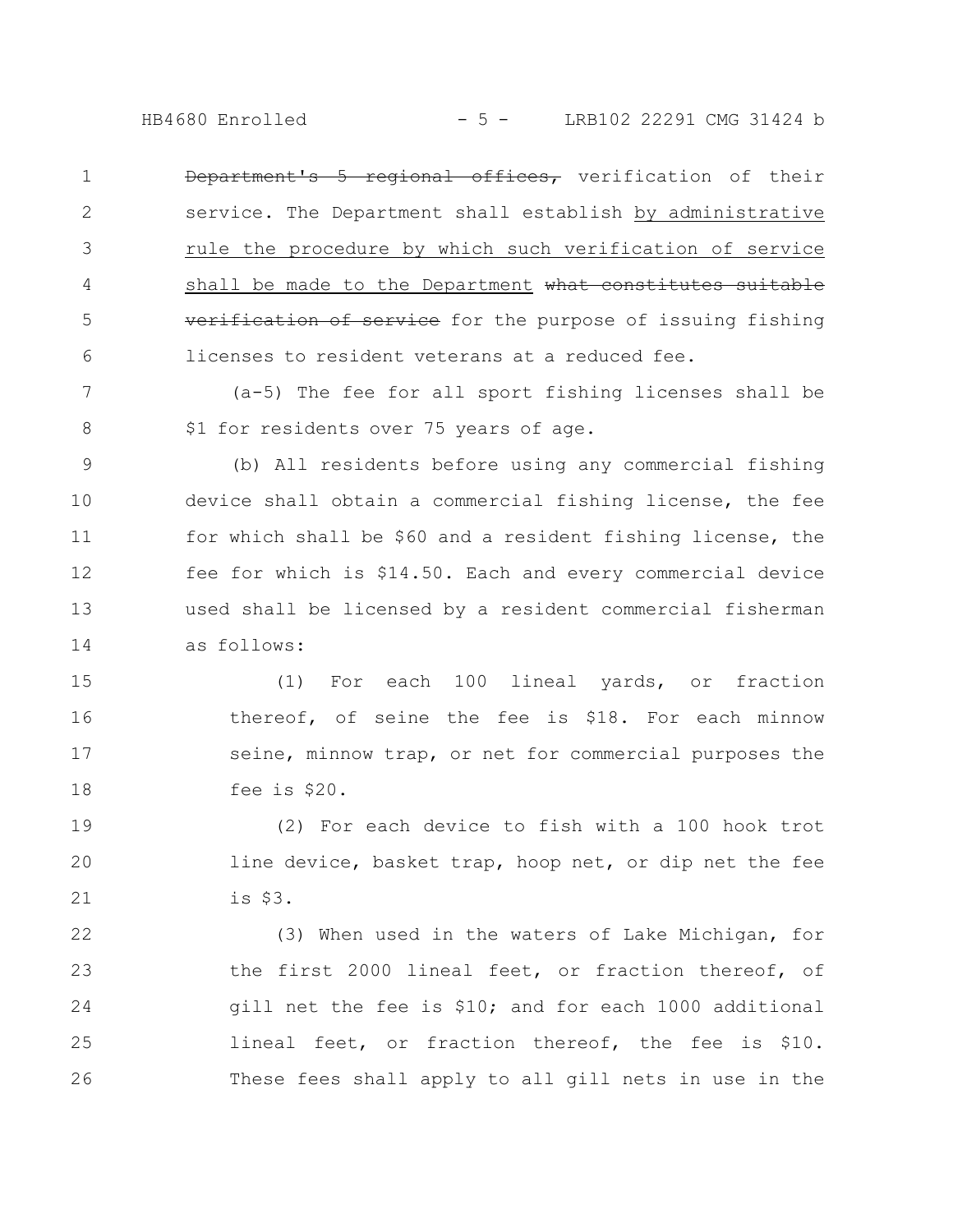HB4680 Enrolled - 6 - LRB102 22291 CMG 31424 b

1

water or on drying reels on the shore.

(4) For each 100 lineal yards, or fraction thereof, of gill net or trammel net the fee is \$18. 2 3

(c) Residents of the State of Illinois may obtain a sportsmen's combination license that shall entitle the holder to the same non-commercial fishing privileges as residents holding a license as described in subsection (a) of this Section and to the same hunting privileges as residents holding a license to hunt all species as described in Section 3.1 of the Wildlife Code. No sportsmen's combination license shall be issued to any individual who would be ineligible for either the fishing or hunting license separately. The sportsmen's combination license fee shall be \$25.50. For residents age 65 or older, the fee is one-half of the fee charged for a sportsmen's combination license. For resident veterans of the United States Armed Forces after returning from service abroad or mobilization by the President of the United States as an active duty member of the United States Armed Forces, the Illinois National Guard, or the Reserves of the United States Armed Forces, the fee, commencing with the 2012 license year, is one-half of the fee charged for a sportsmen's combination license. Veterans must provide to the Department acceptable  $\rightarrow$  at one of the Department's 5 regional offices, verification of their service. The Department shall establish by 4 5 6 7 8 9 10 11 12 13 14 15 16 17 18 19 20 21 22 23 24 25 26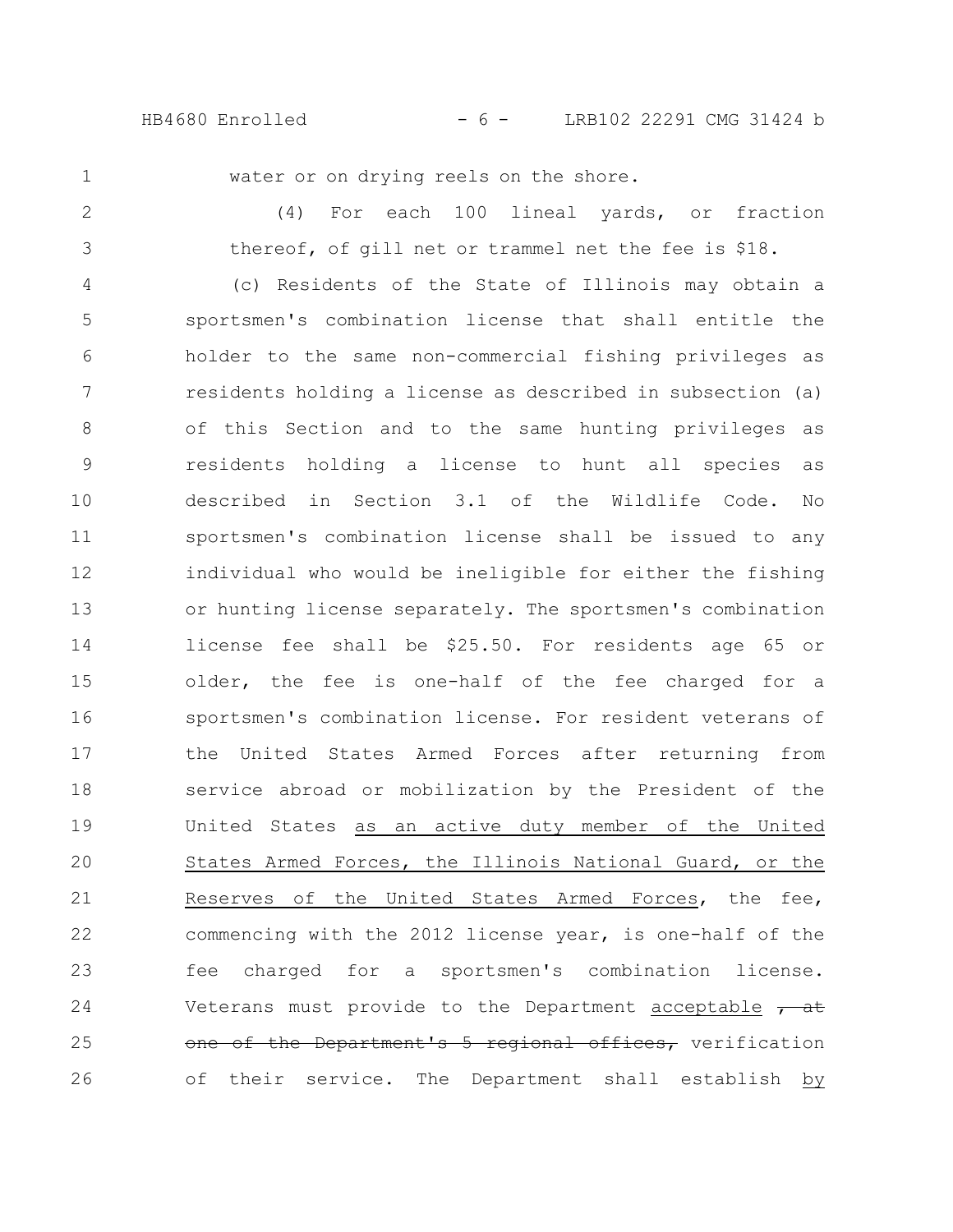HB4680 Enrolled - 7 - LRB102 22291 CMG 31424 b

administrative rule the procedure by which such what constitutes suitable verification of service shall be made to the Department for the purpose of issuing sportsmen's combination licenses to resident veterans at a reduced fee. 1 2 3 4 5

(d) For 24 hours of fishing by sport fishing devices as defined in Section 10-95 or by spearing devices as defined in Section 10-110 the fee is \$5. This license does not exempt the licensee from the requirement for a salmon or inland trout stamp. The licenses provided for by this subsection are not required for residents of the State of Illinois who have obtained the license provided for in subsection (a) of this Section. 6 7 8 9 10 11 12 13

(e) All residents before using any commercial mussel device shall obtain a commercial mussel license, the fee for which shall be \$50. 14 15 16

(f) Residents of this State, upon establishing residency as required by the Department, may obtain a lifetime hunting or fishing license or lifetime sportsmen's combination license which shall entitle the holder to the same non-commercial fishing privileges as residents holding a license as described in paragraph (a) of this Section and to the same hunting privileges as residents holding a license to hunt all species as described in Section 3.1 of the Wildlife Code. No lifetime sportsmen's combination license shall be issued to or 17 18 19 20 21 22 23 24 25 26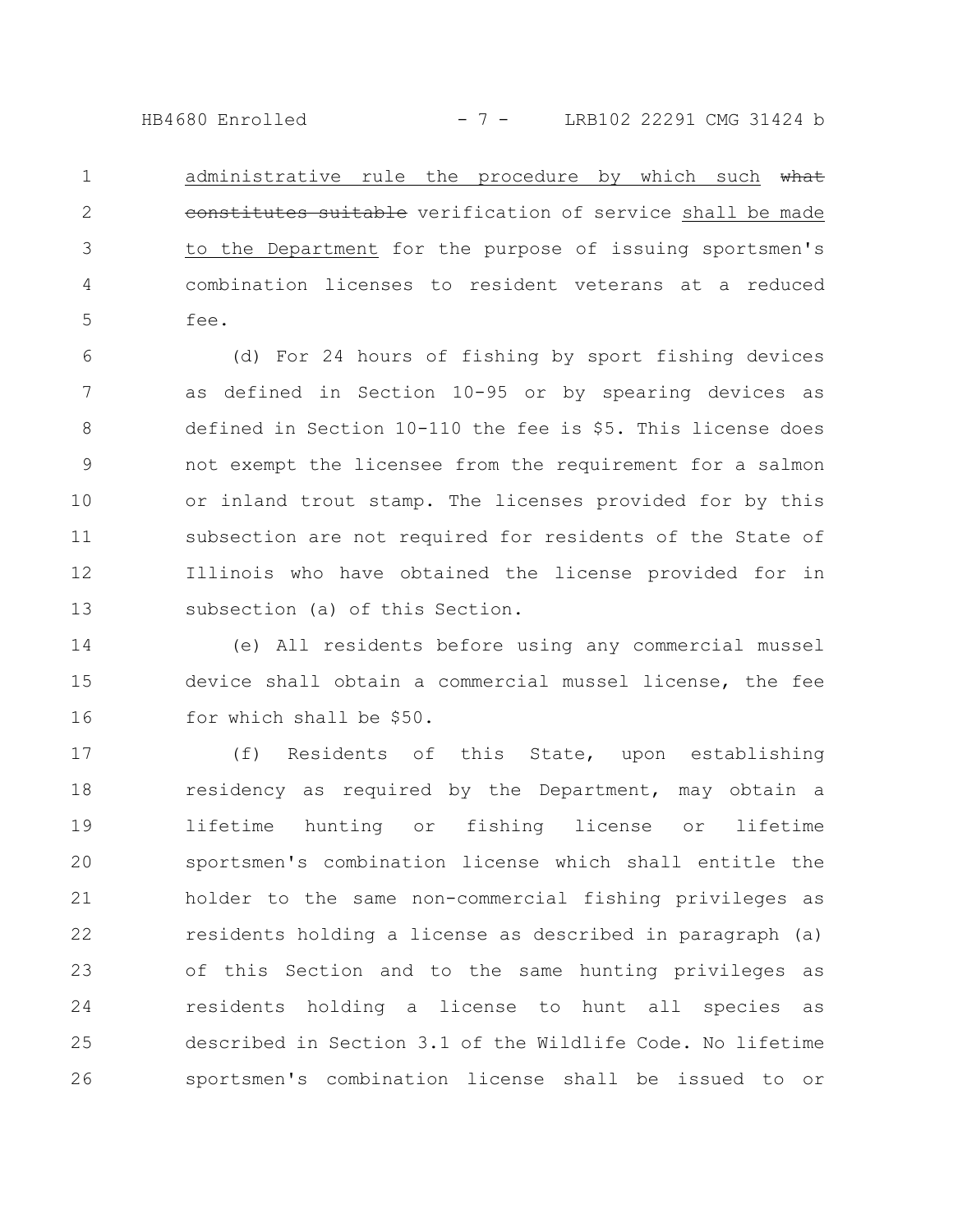HB4680 Enrolled - 8 - LRB102 22291 CMG 31424 b

retained by any individual who would be ineligible for either the fishing or hunting license separately, either upon issuance, or in any year a violation would subject an individual to have either or both fishing or hunting privileges rescinded. The lifetime hunting and fishing license fees shall be as follows: 1 2 3 4 5 6

(1) Lifetime fishing: 30 x the current fishing license fee. 7 8

(2) Lifetime hunting: 30 x the current hunting license fee. 9 10

11

12

(3) Lifetime sportsmen's combination license: 30 x the current sportsmen's combination license fee.

Lifetime licenses shall not be refundable. A \$10 fee shall be charged for reissuing any lifetime license. The Department may establish rules and regulations for the issuance and use of lifetime licenses and may suspend or revoke any lifetime license issued under this Section for violations of those rules or regulations or other provisions under this Code or the Wildlife Code. Individuals under 16 years of age who possess a lifetime hunting or sportsmen's combination license shall have in their possession, while in the field, a certificate of competency as required under Section 3.2 of the Wildlife Code. Any lifetime license issued under this Section shall not exempt individuals from obtaining additional stamps or permits required under the provisions of this Code or the Wildlife Code. Individuals required to purchase additional 13 14 15 16 17 18 19 20 21 22 23 24 25 26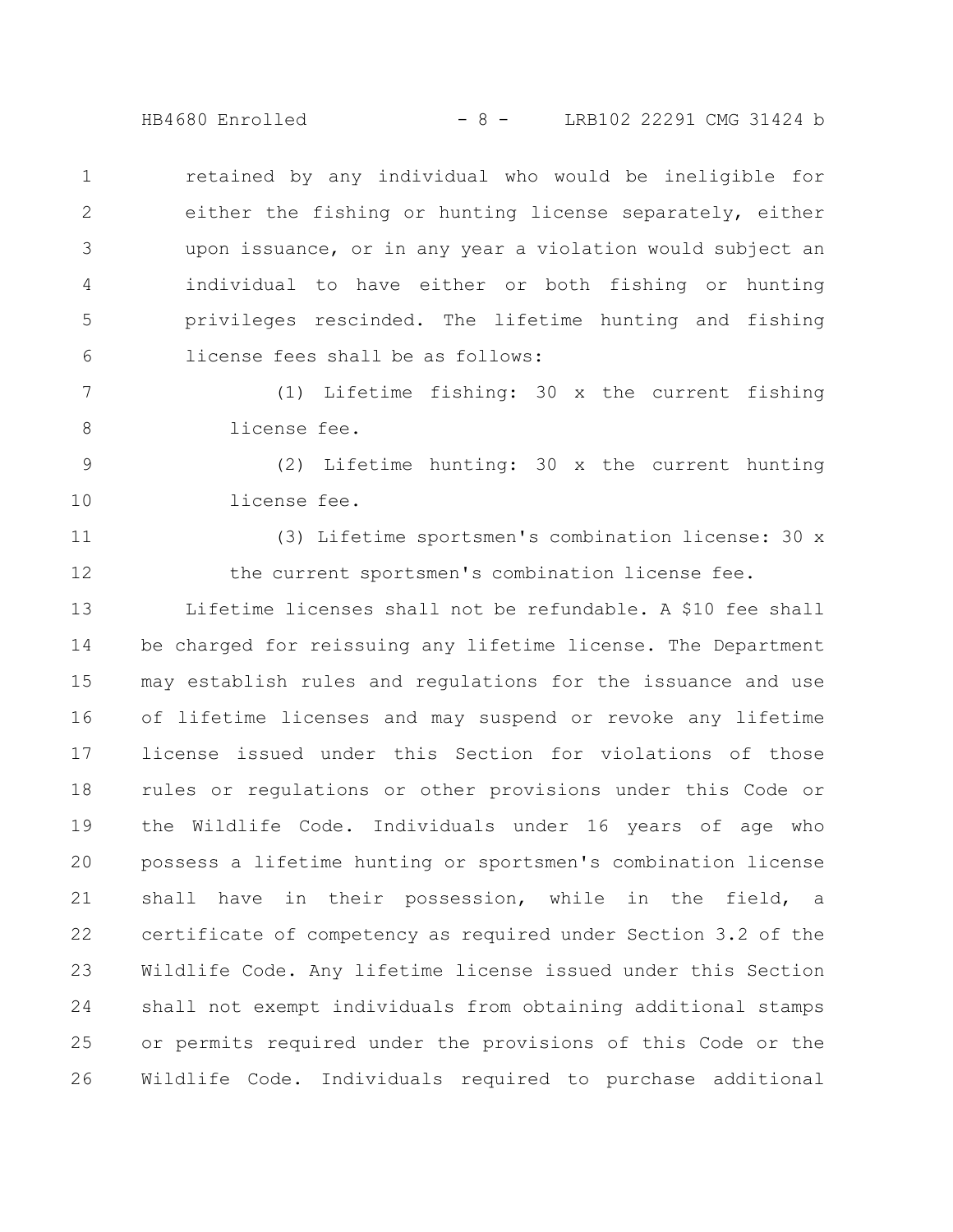HB4680 Enrolled - 9 - LRB102 22291 CMG 31424 b

stamps shall sign the stamps and have them in their possession while fishing or hunting with a lifetime license. All fees received from the issuance of lifetime licenses shall be deposited in the Fish and Wildlife Endowment Fund. 1 2 3 4

Except for licenses issued under subsection (e) of this Section, all licenses provided for in this Section shall expire on March 31 of each year, except that the license provided for in subsection (d) of this Section shall expire 24 hours after the effective date and time listed on the face of the license. 5 6 7 8 9 10

All individuals required to have and failing to have the license provided for in subsection (a) or (d) of this Section shall be fined according to the provisions of Section 20-35 of this Code. 11 12 13 14

All individuals required to have and failing to have the licenses provided for in subsections (b) and (e) of this Section shall be guilty of a Class B misdemeanor. 15 16 17

(g) For the purposes of this Section, "acceptable verification" means official documentation from the Department of Defense or the appropriate Major Command showing mobilization dates or service abroad dates, including: (i) a DD-214, (ii) a letter from the Illinois Department of Military Affairs for members of the Illinois National Guard, (iii) a letter from the Regional Reserve Command for members of the Armed Forces Reserve, (iv) a letter from the Major Command covering Illinois for active duty members, (v) personnel 18 19 20 21 22 23 24 25 26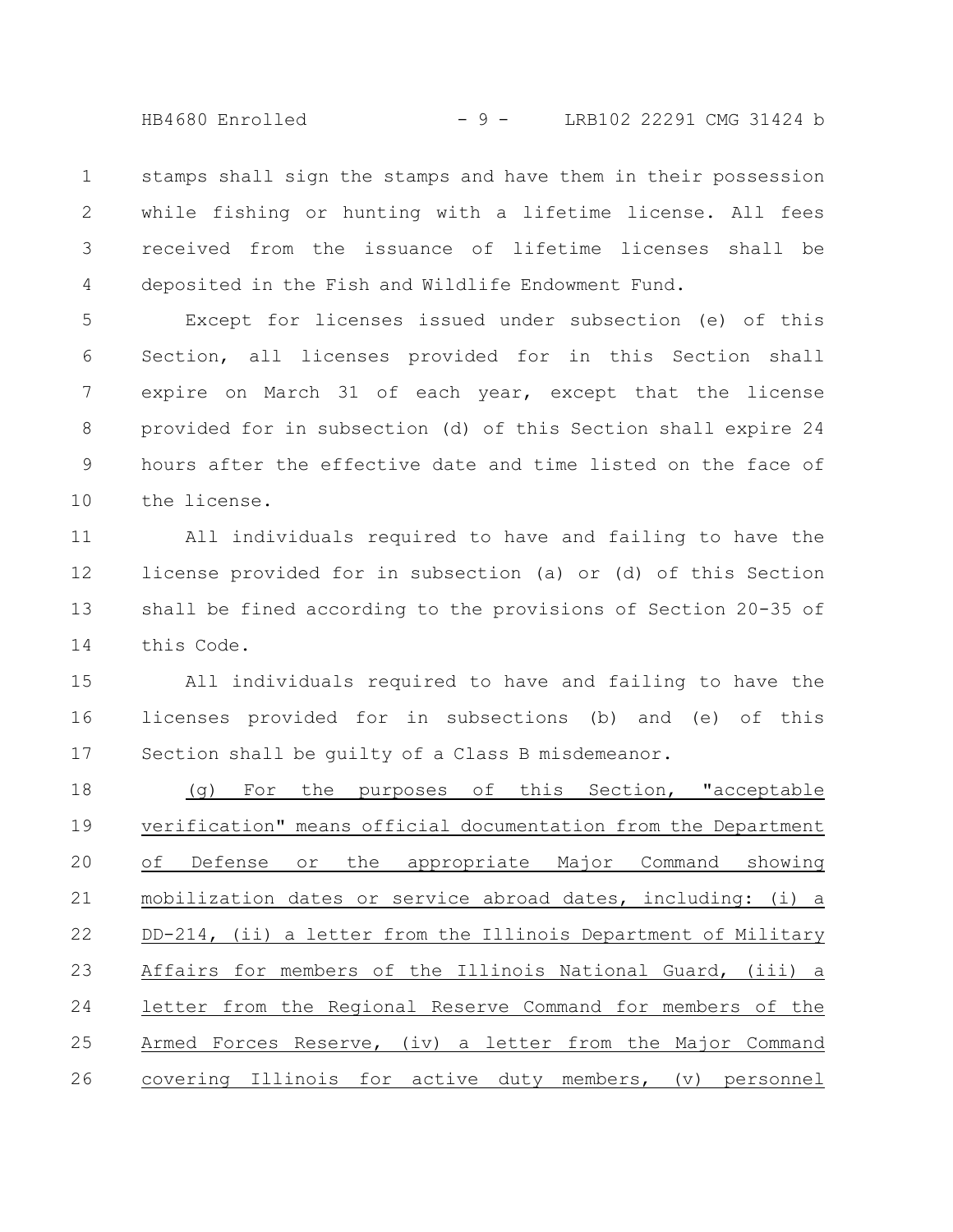HB4680 Enrolled - 10 - LRB102 22291 CMG 31424 b

records for mobilized State employees, and (vi) any other documentation that the Department, by administrative rule, deems acceptable to establish dates of mobilization or service abroad. 1 2 3 4

For the purposes of this Section, the term "service abroad" means active duty service outside of the 50 United States and the District of Columbia, and includes all active duty service in territories and possessions of the United States. (Source: P.A. 97-498, eff. 4-1-12; 97-1136, eff. 1-1-13; 5 6 7 8 9 10

98-800, eff. 8-1-14.) 11

(515 ILCS 5/20-47) 12

Sec. 20-47. Military members returning from mobilization and service outside the United States. 13 14

(a) After returning from service abroad or mobilization by the President of the United States as an active duty member of the United States Armed Forces, the Illinois National Guard, or the Reserves of the United States Armed Forces, an Illinois resident may fish as permitted by this Code without paying any fees required to obtain a fishing license for the time period prescribed by subsection (b) of this Section if the Illinois resident applies for a license within 2 years after returning from service abroad or mobilization. The applicant shall provide acceptable verification of service or mobilization to the Department. The Department shall establish by 15 16 17 18 19 20 21 22 23 24 25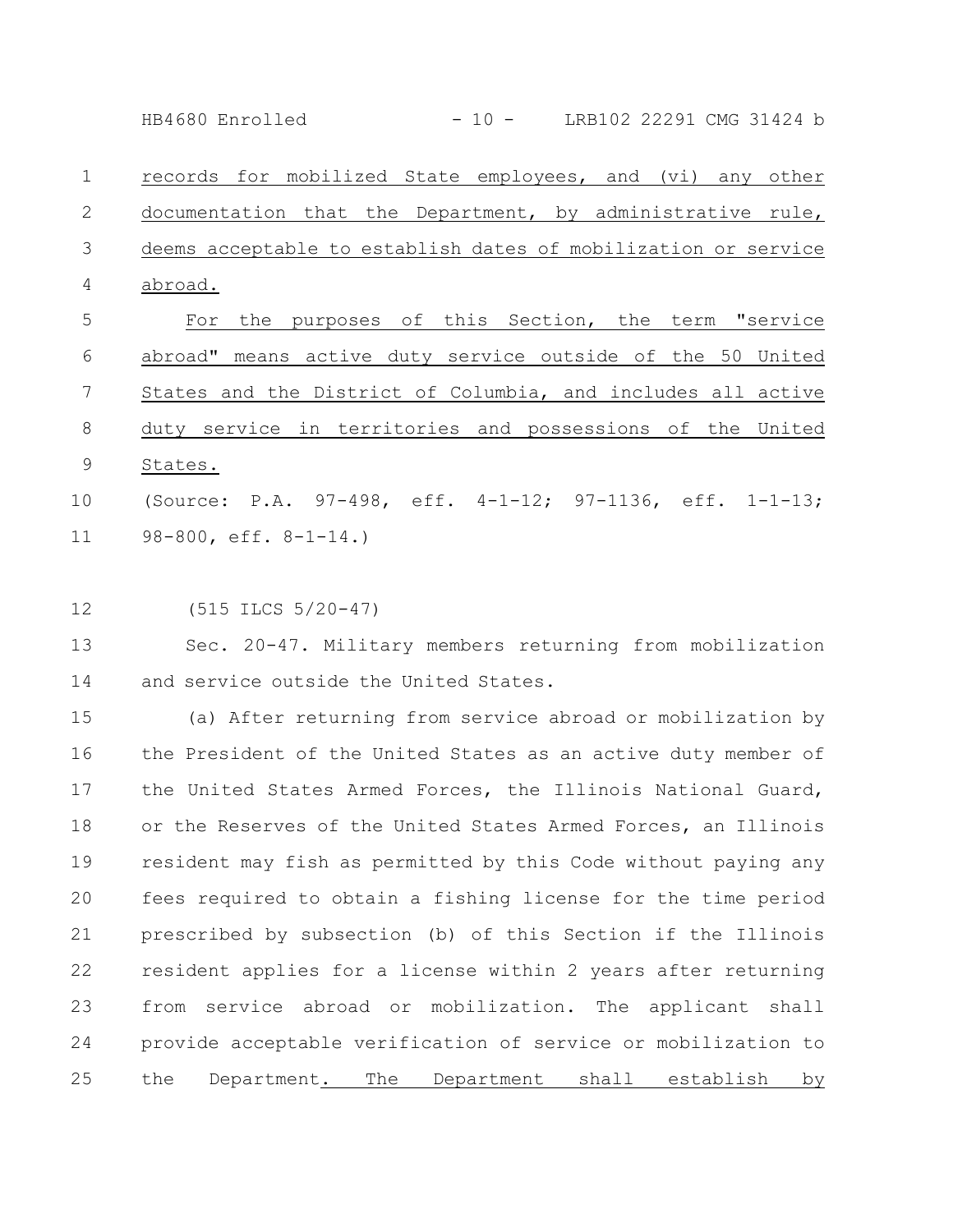HB4680 Enrolled - 11 - LRB102 22291 CMG 31424 b

administrative rule the procedure by which such verification of service shall be made to the Department for the purpose of issuing fishing licenses to resident active duty members of the United States Armed Forces, the Illinois National Guard, or the Reserves of the United States Armed Forces either at the Department's office in Springfield or at a Regional Office of the Department. 1 2 3 4 5 6 7

(b) For each year that an applicant is an active duty member pursuant to subsection (a) of this Section, the applicant shall receive one free fishing license. For the purposes of this determination, if the period of active duty is a portion of a year (for example, one year and 3 months), the applicant will be credited with a full year for the portion of a year served. 8 9 10 11 12 13 14

(c) (Blank). 15

(d) For the purposes of this Section, "acceptable verification of service or mobilization" means official documentation from the Department of Defense or the appropriate Major Command showing mobilization dates or service abroad dates, including: (i) a DD-214, (ii) a letter from the Illinois Department of Military Affairs for members of the Illinois National Guard, (iii) a letter from the Regional Reserve Command for members of the Armed Forces Reserve, (iv) a letter from the Major Command covering Illinois for active duty members, (v) personnel records for mobilized State employees, and (vi) any other documentation 16 17 18 19 20 21 22 23 24 25 26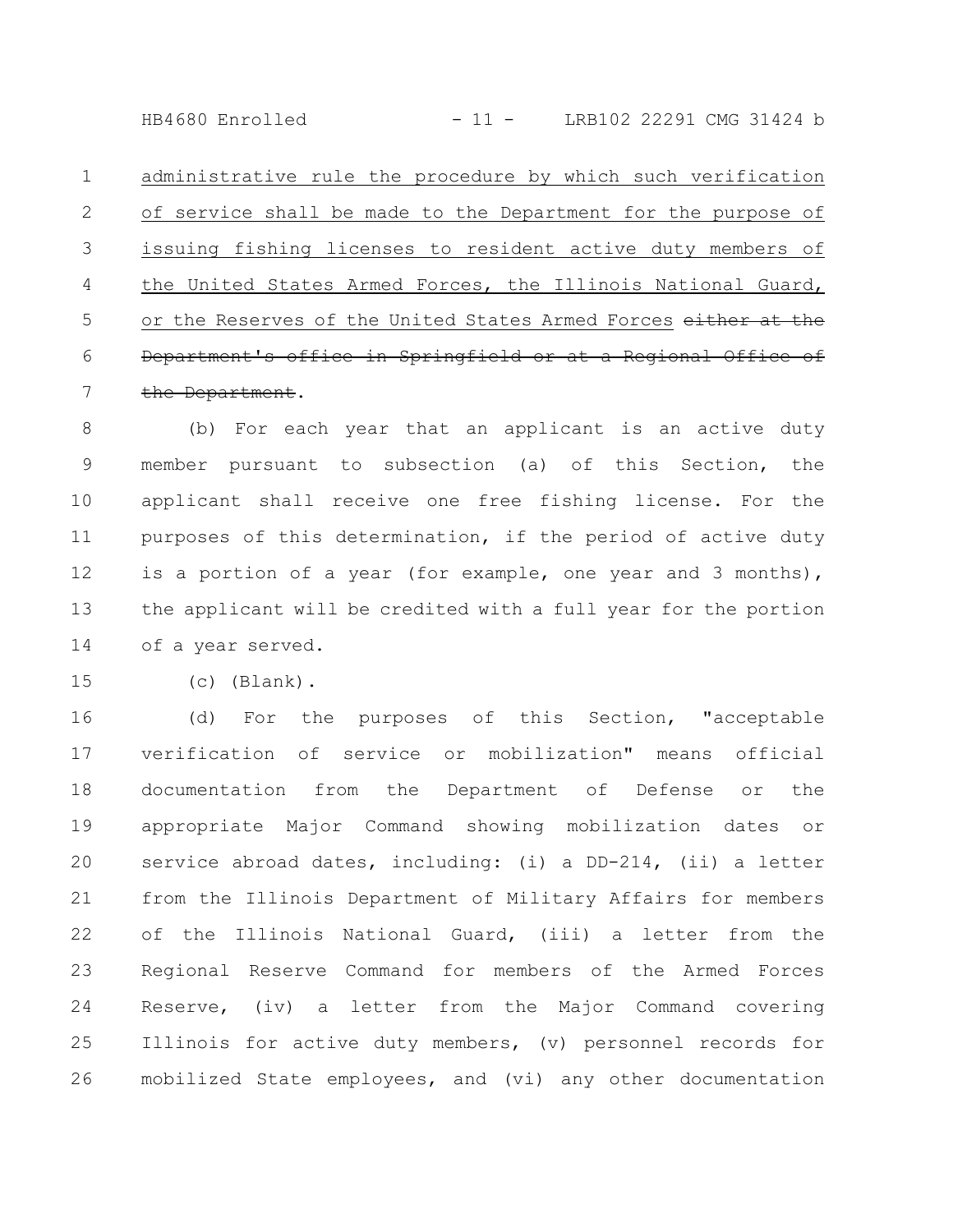HB4680 Enrolled - 12 - LRB102 22291 CMG 31424 b

that the Department, by administrative rule, deems acceptable to establish dates of mobilization or service abroad. 1 2

(e) For the purposes of this Section, the term "service abroad" means active duty service outside of the 50 United States and the District of Columbia, and includes all active duty service in territories and possessions of the United States. 3 4 5 6 7

(Source: P.A. 96-1014, eff. 1-1-11.) 8

Section 15. The Wildlife Code is amended by changing Sections 3.1-4 and 3.2 as follows: 9 10

(520 ILCS 5/3.1-4) 11

Sec. 3.1-4. Military members returning from mobilization and service outside the United States. 12 13

(a) After returning from service abroad or mobilization by the President of the United States as an active duty member of the United States Armed Forces, the Illinois National Guard, or the Reserves of the United States Armed Forces, an Illinois resident may hunt and trap any of the species protected by Section 2.2 of this Code without paying any fees required to obtain a hunting license or a trapping license for the time period prescribed by subsection (b) of this Section if the Illinois resident applies for a license within 2 years after returning from service abroad or mobilization. The applicant shall provide acceptable verification of service or 14 15 16 17 18 19 20 21 22 23 24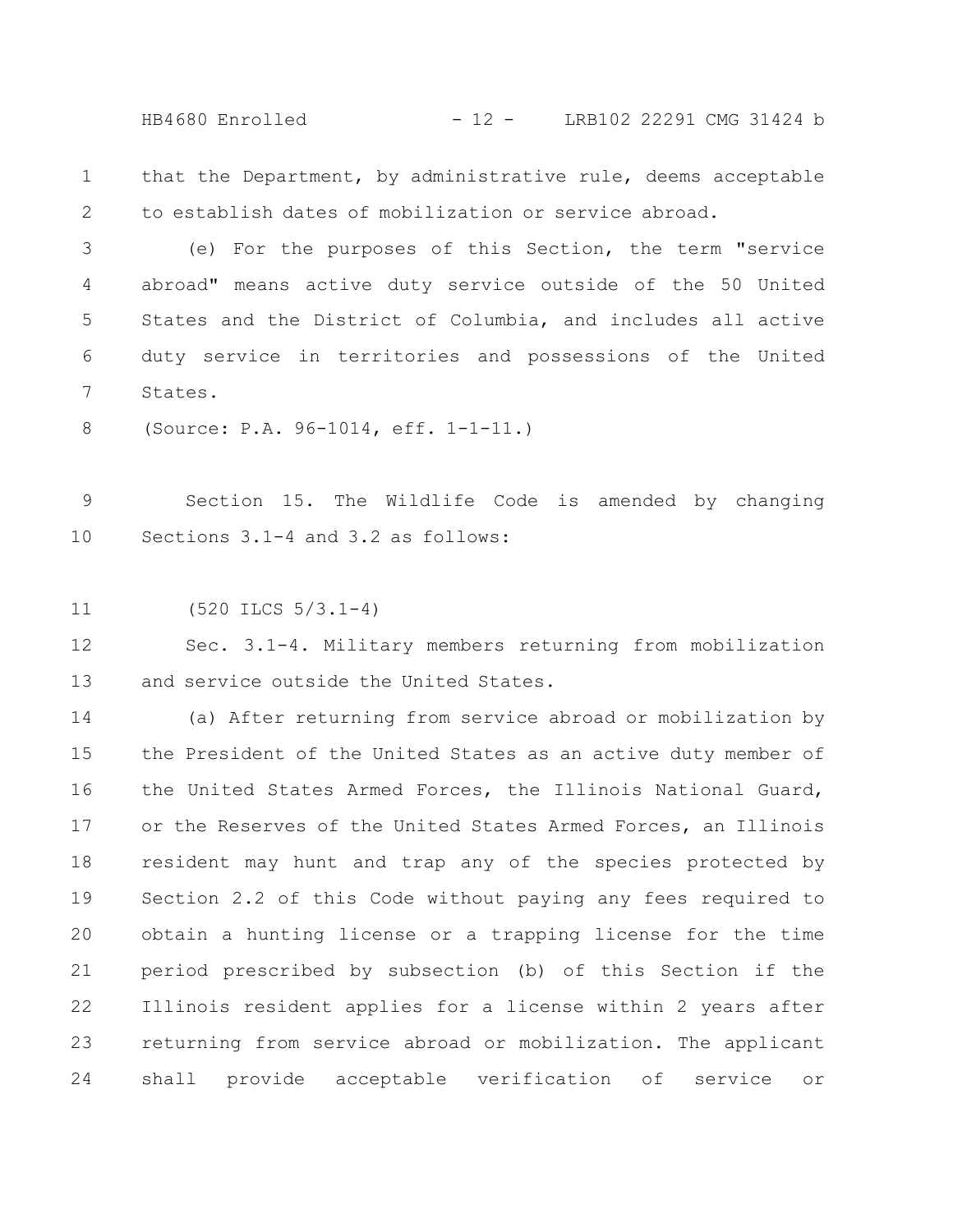HB4680 Enrolled - 13 - LRB102 22291 CMG 31424 b

mobilization to the Department. The Department shall establish by administrative rule the procedure by which such verification of service shall be made to the Department for the purpose of issuing a license either at the Department's office in Springfield or at a Regional Office of the Department. 1 2 3 4 5 6

(b) For each year that an applicant served as  $\frac{1}{10}$  an active duty member of the United States Armed Forces, the Illinois National Guard, or the Reserves of the United States Armed Forces and served abroad or was mobilized by the President of the United States pursuant to subsection (a) of this Section, the applicant shall receive one free hunting license, one free trapping license, one free Deer Hunting Permit as provided in Section 2.26 of this Code and rules adopted pursuant to that Section, and one free State Habitat Stamp. For the purposes of this determination, if the period of active duty is a portion of a year (for example, one year and 3 months), the applicant will be credited with a full year for the portion of a year served. 7 8 9 10 11 12 13 14 15 16 17 18 19

20

(c) (Blank).

(c-5) An Illinois resident veteran may obtain an Illinois Hunter Education card if he or she completes the online study section of the Illinois Hunter Education program and provides the Department with acceptable verification of service or mobilization. 21 22 23 24 25

(d) For the purposes of this Section, "acceptable 26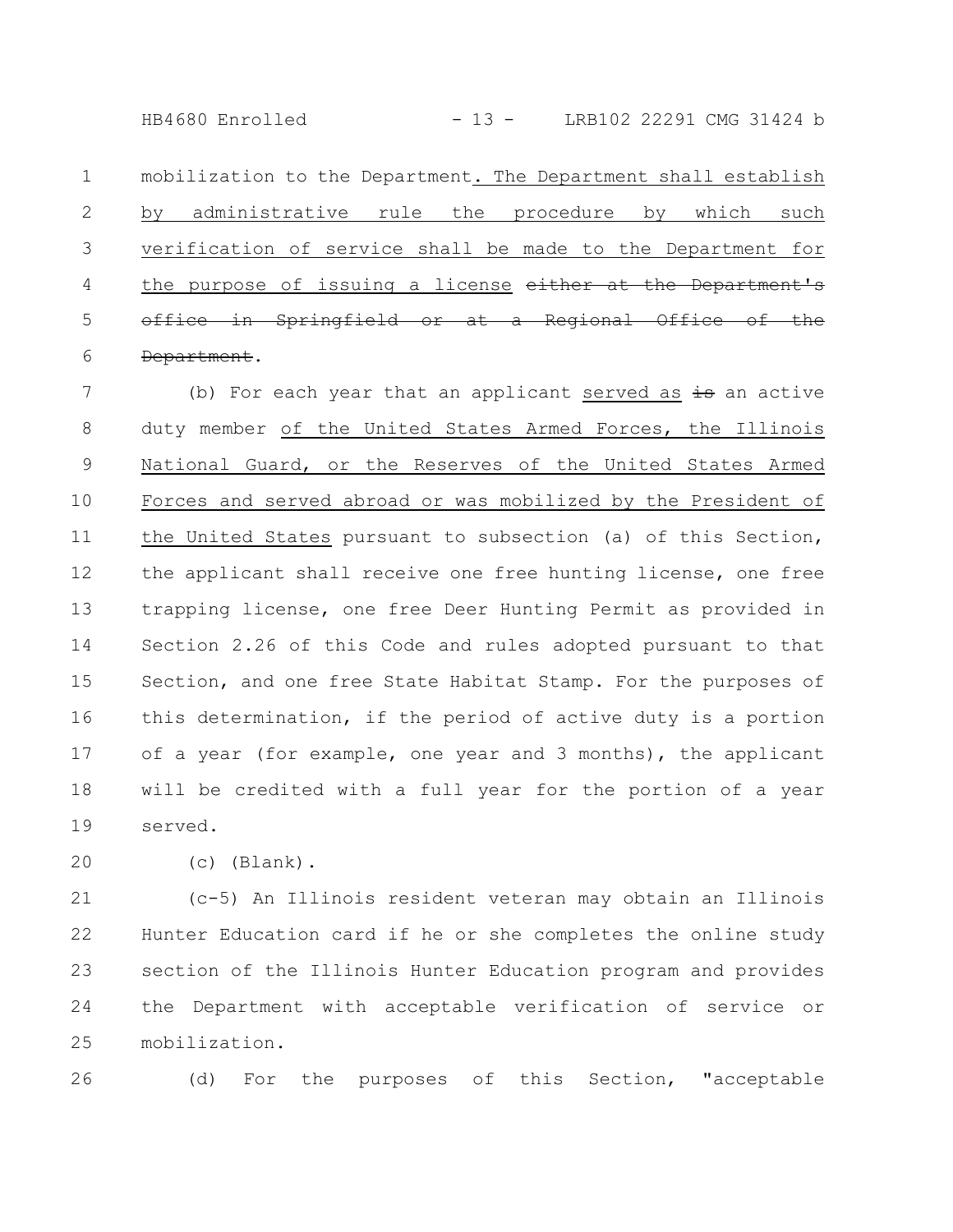HB4680 Enrolled - 14 - LRB102 22291 CMG 31424 b

verification of service or mobilization" means official documentation from the Department of Defense or the appropriate Major Command showing mobilization dates or service abroad dates, including: (i) a DD-214, (ii) a letter from the Illinois Department of Military Affairs for members of the Illinois National Guard, (iii) a letter from the Regional Reserve Command for members of the Armed Forces Reserve, (iv) a letter from the Major Command covering Illinois for active duty members, (v) personnel records for mobilized State employees, and (vi) any other documentation that the Department, by administrative rule, deems acceptable to establish dates of mobilization or service abroad. 1 2 3 4 5 6 7 8 9 10 11 12

(e) For the purposes of this Section, the term "service abroad" means active duty service outside of the 50 United States and the District of Columbia, and includes all active duty service in territories and possessions of the United States. 13 14 15 16 17

(Source: P.A. 102-524, eff. 8-20-21.) 18

(520 ILCS 5/3.2) (from Ch. 61, par. 3.2) 19

Sec. 3.2. Hunting license; application; instruction. Before the Department or any county, city, village, township, incorporated town clerk or his duly designated agent or any other person authorized or designated by the Department to issue hunting licenses shall issue a hunting license to any person, the person shall file his application with the 20 21 22 23 24 25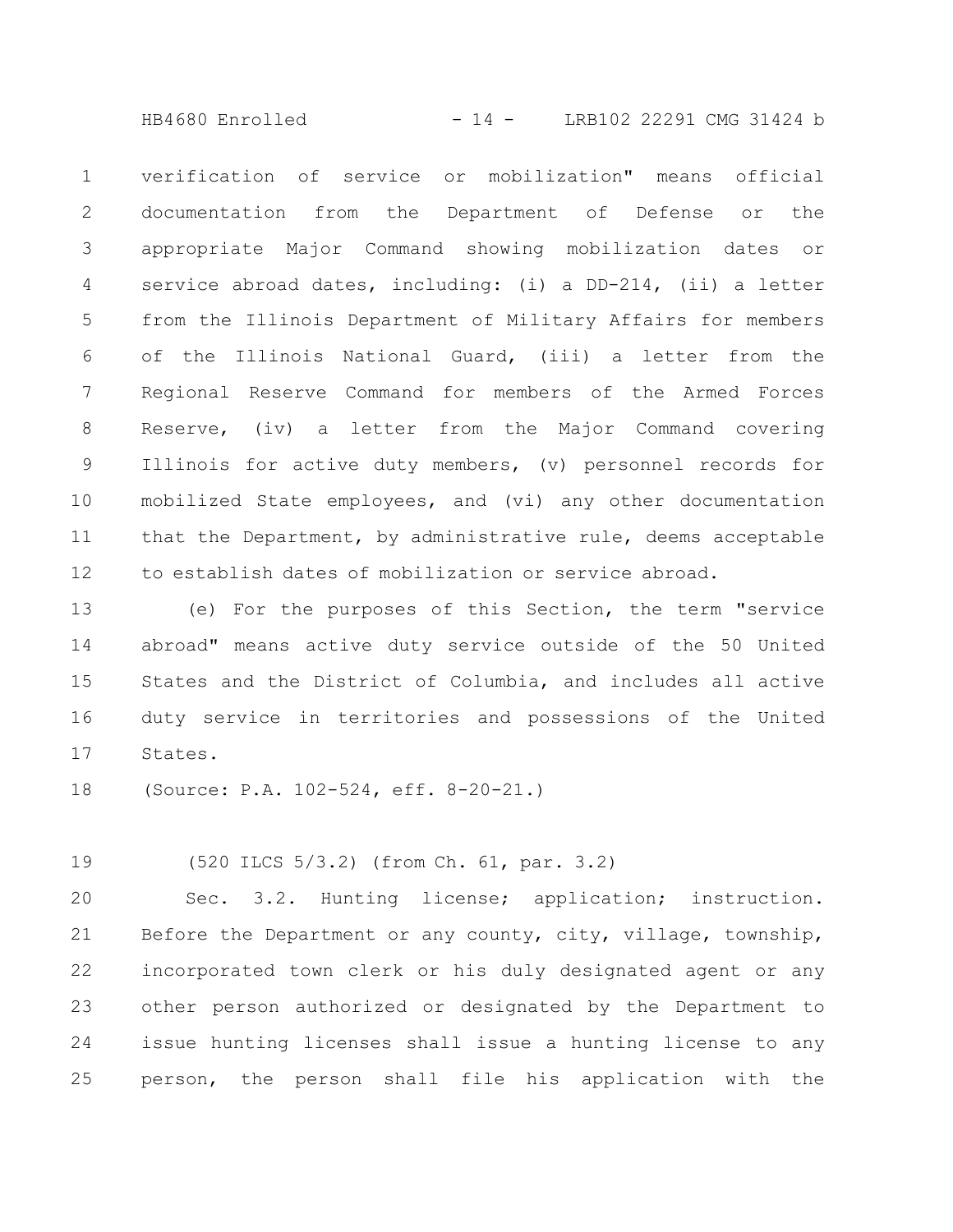HB4680 Enrolled - 15 - LRB102 22291 CMG 31424 b

Department or other party authorized to issue licenses on a form provided by the Department and further give definite proof of identity and place of legal residence. Each clerk designating agents to issue licenses and stamps shall furnish the Department, within 10 days following the appointment, the names and mailing addresses of the agents. Each clerk or his duly designated agent shall be authorized to sell licenses and stamps only within the territorial area for which he was elected or appointed. No duly designated agent is authorized to furnish licenses or stamps for issuance by any other business establishment. Each application shall be executed and sworn to and shall set forth the name and description of the applicant and place of residence. 1 2 3 4 5 6 7 8 9 10 11 12 13

No hunting license shall be issued to any person born on or after January 1, 1980 unless he presents the person authorized to issue the license evidence that he has held a hunting license issued by the State of Illinois or another state in a prior year, or a certificate of competency as provided in this Section. Persons under 18 years of age may be issued a Lifetime Hunting or Sportsmen's Combination License as provided under Section 20-45 of the Fish and Aquatic Life Code but shall not be entitled to hunt alone, without the supervision of an adult age 21 or older, unless they have a certificate of competency as provided in this Section and the certificate is in their possession while hunting. 14 15 16 17 18 19 20 21 22 23 24 25

The Department of Natural Resources shall authorize 26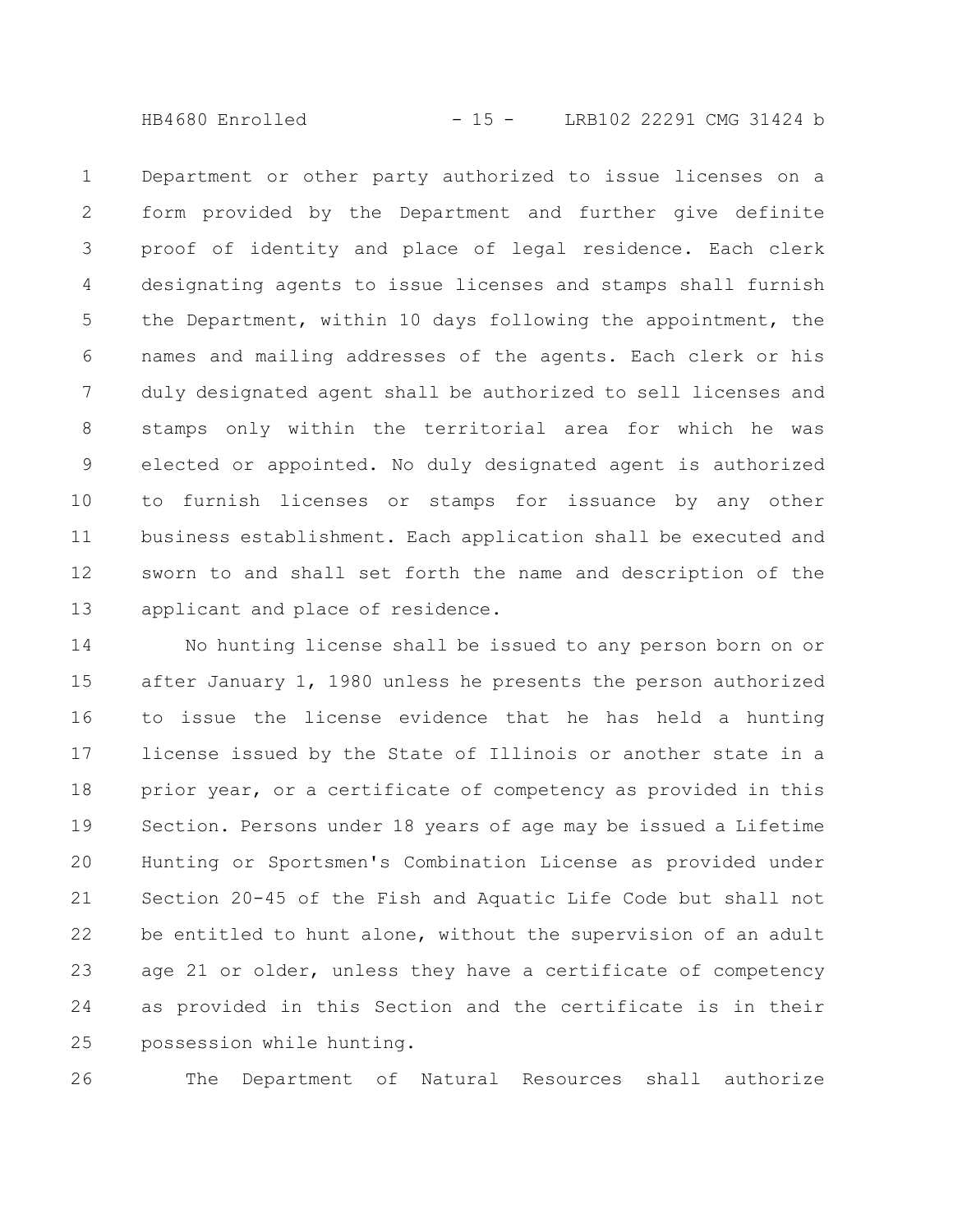HB4680 Enrolled - 16 - LRB102 22291 CMG 31424 b

personnel of the Department or certified volunteer instructors to conduct courses, of not less than 10 hours in length, in firearms and hunter safety, which may include training in bow and arrow safety, at regularly specified intervals throughout the State. Persons successfully completing the course shall receive a certificate of competency. The Department of Natural Resources may further cooperate with any reputable association or organization in establishing courses if the organization has as one of its objectives the promotion of safety in the handling of firearms or bow and arrow. 1 2 3 4 5 6 7 8 9 10

The Department of Natural Resources shall designate any person found by it to be competent to give instruction in the handling of firearms, hunter safety, and bow and arrow. The persons so appointed shall give the course of instruction and upon the successful completion shall issue to the person instructed a certificate of competency in the safe handling of firearms, hunter safety, and bow and arrow. No charge shall be made for any course of instruction except for materials or ammunition consumed. The Department of Natural Resources shall furnish information on the requirements of hunter safety education programs to be distributed free of charge to applicants for hunting licenses by the persons appointed and authorized to issue licenses. Funds for the conducting of firearms and hunter safety courses shall be taken from the fee charged for the Firearm Owners Identification Card. 11 12 13 14 15 16 17 18 19 20 21 22 23 24 25

The fee for a hunting license to hunt all species for a 26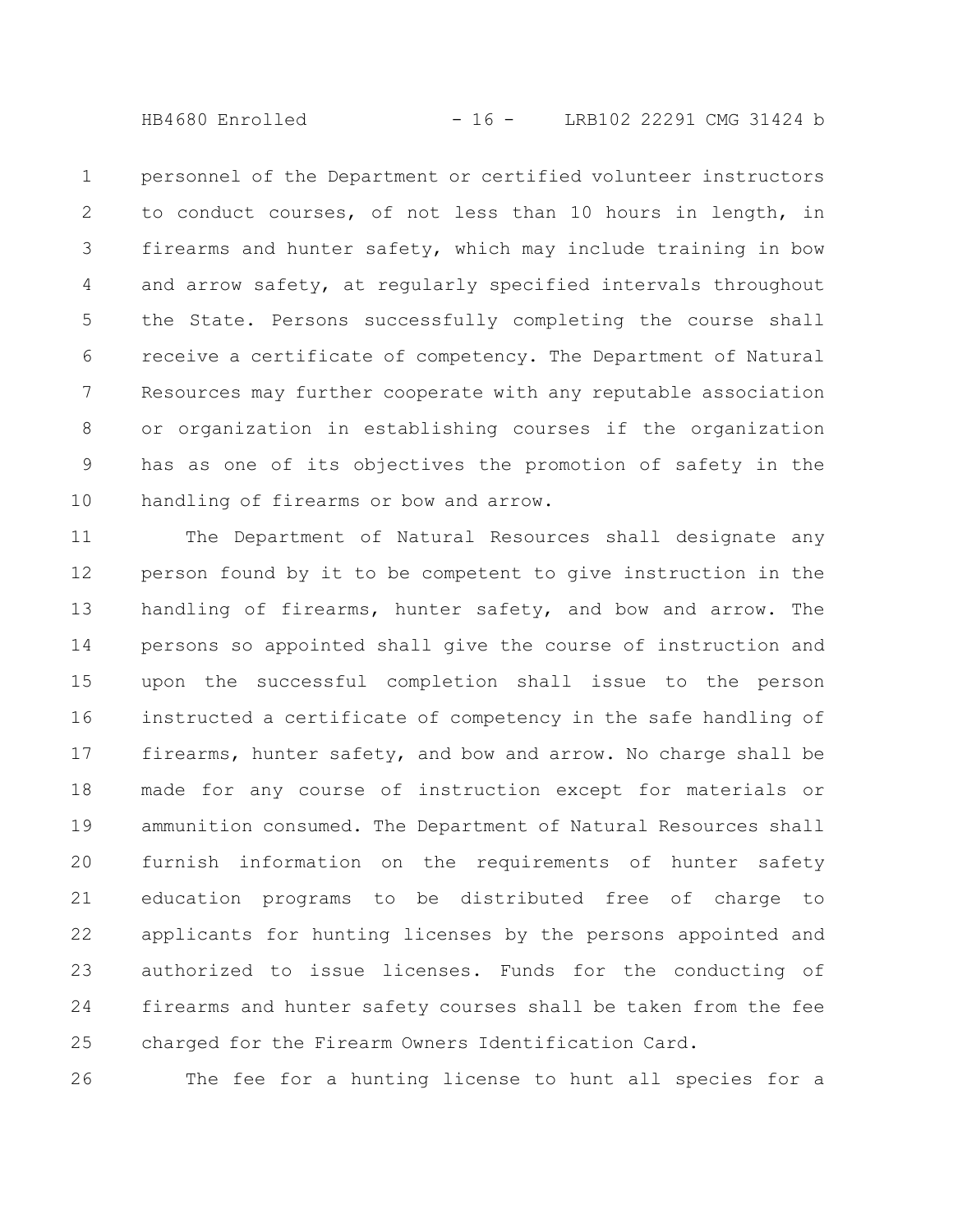HB4680 Enrolled - 17 - LRB102 22291 CMG 31424 b

resident of Illinois is \$12. For residents age 65 or older, and, commencing with the 2012 license year, resident veterans of the United States Armed Forces after returning from service abroad or mobilization by the President of the United States as an active duty member of the United States Armed Forces, the Illinois National Guard, or the Reserves of the United States Armed Forces, the fee is one-half of the fee charged for a hunting license to hunt all species for a resident of Illinois. Veterans must provide to the Department acceptable  $\tau$ at one of the Department's 5 regional offices, verification of their service. The Department shall establish by administrative rule the procedure by which such verification of service shall be made to the Department what constitutes suitable verification of service for the purpose of issuing resident veterans hunting licenses at a reduced fee. The fee for a hunting license to hunt all species shall be \$1 for residents over 75 years of age. Nonresidents shall be charged \$57 for a hunting license. 1 2 3 4 5 6 7 8 9 10 11 12 13 14 15 16 17 18

Nonresidents may be issued a nonresident hunting license for a period not to exceed 10 consecutive days' hunting in the State and shall be charged a fee of \$35. 19 20 21

A special nonresident hunting license authorizing a nonresident to take game birds by hunting on a game breeding and hunting preserve area only, established under Section 3.27, shall be issued upon proper application being made and payment of a fee equal to that for a resident hunting license. 22 23 24 25 26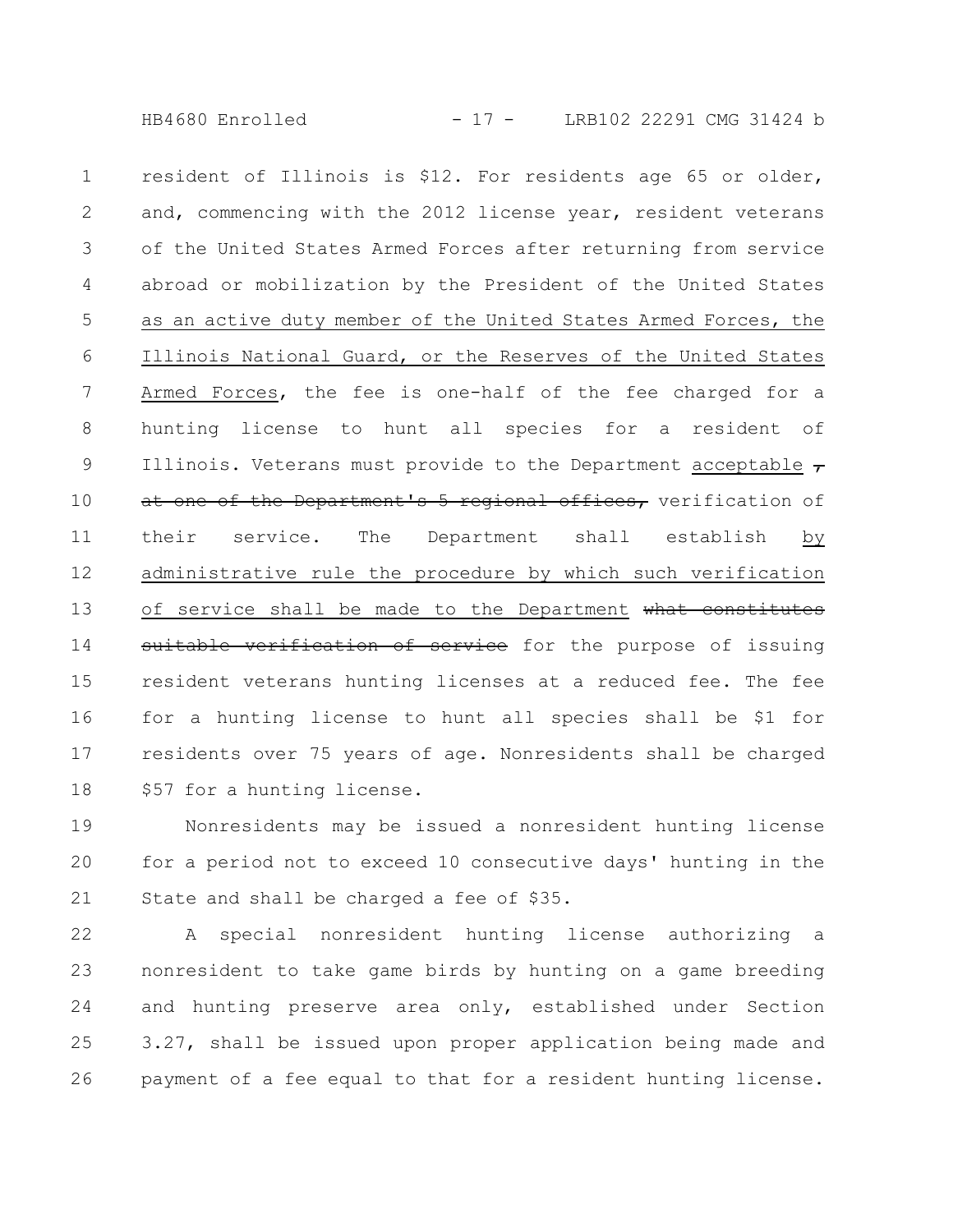HB4680 Enrolled - 18 - LRB102 22291 CMG 31424 b

The expiration date of this license shall be on the same date each year that game breeding and hunting preserve area licenses expire. 1 2 3

Each applicant for a State Migratory Waterfowl Stamp, regardless of his residence or other condition, shall pay a fee of \$15 and shall receive a stamp. The fee for a State Migratory Waterfowl Stamp shall be waived for residents over 75 years of age. Except as provided under Section 20-45 of the Fish and Aquatic Life Code, the stamp shall be signed by the person or affixed to his license or permit in a space designated by the Department for that purpose. 4 5 6 7 8 9 10 11

Each applicant for a State Habitat Stamp, regardless of his residence or other condition, shall pay a fee of \$5 and shall receive a stamp. The fee for a State Habitat Stamp shall be waived for residents over 75 years of age. Except as provided under Section 20-45 of the Fish and Aquatic Life Code, the stamp shall be signed by the person or affixed to his license or permit in a space designated by the Department for that purpose. 12 13 14 15 16 17 18 19

Nothing in this Section shall be construed as to require the purchase of more than one State Habitat Stamp by any person in any one license year. 20 21 22

The fees for State Pheasant Stamps and State Furbearer Stamps shall be waived for residents over 75 years of age. 23 24

The Department shall furnish the holders of hunting licenses and stamps with an insignia as evidence of possession 25 26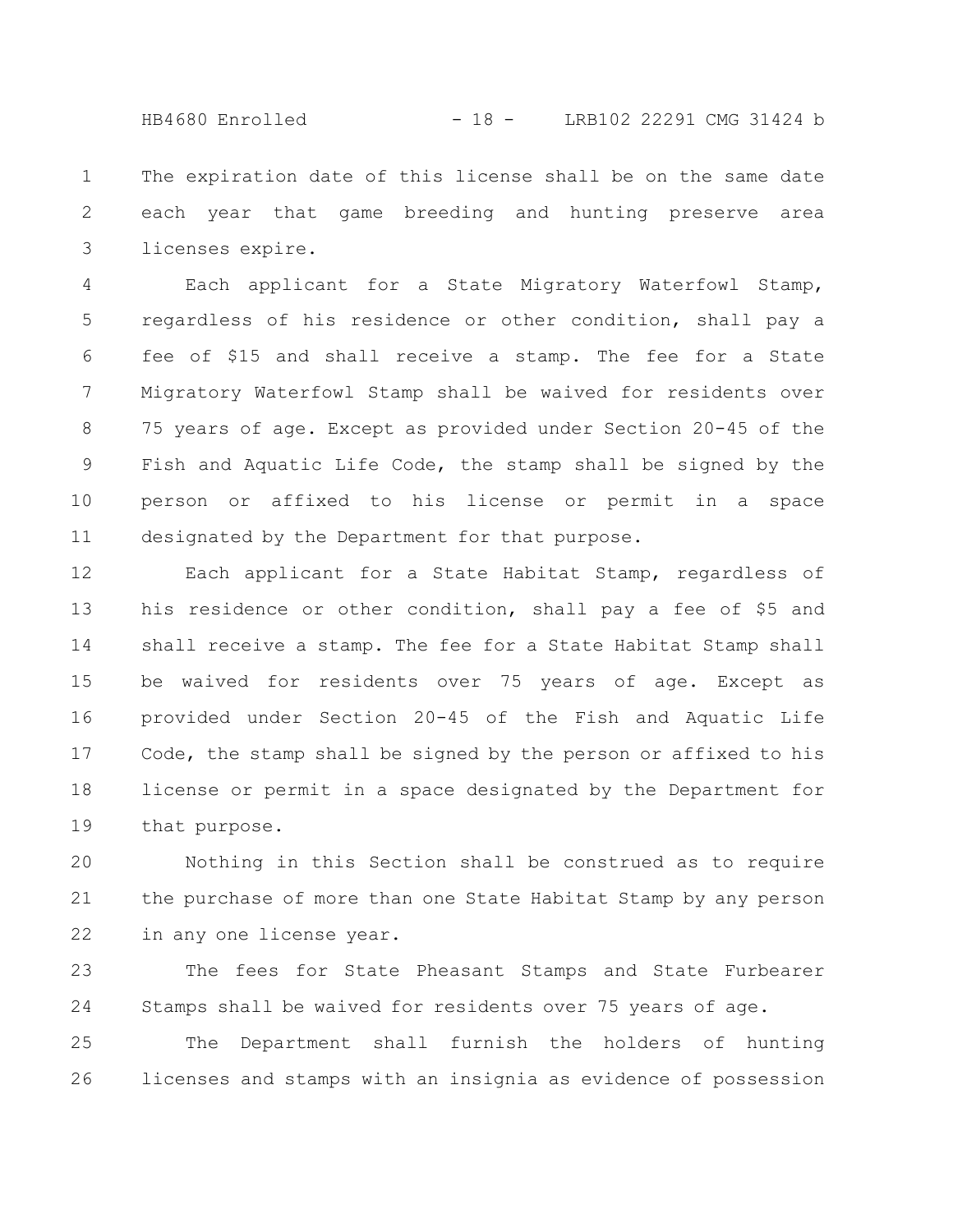HB4680 Enrolled - 19 - LRB102 22291 CMG 31424 b

of license, or license and stamp, as the Department may consider advisable. The insignia shall be exhibited and used as the Department may order. 1 2 3

All other hunting licenses and all State stamps shall expire upon March 31 of each year. 4 5

Every person holding any license, permit, or stamp issued under the provisions of this Act shall have it in his possession for immediate presentation for inspection to the officers and authorized employees of the Department, any sheriff, deputy sheriff, or any other peace officer making a demand for it. This provision shall not apply to Department owned or managed sites where it is required that all hunters deposit their license, permit, or Firearm Owner's Identification Card at the check station upon entering the hunting areas. 6 7 8 9 10 11 12 13 14 15

For the purposes of this Section, "acceptable verification" means official documentation from the Department of Defense or the appropriate Major Command showing mobilization dates or service abroad dates, including: (i) a DD-214, (ii) a letter from the Illinois Department of Military Affairs for members of the Illinois National Guard, (iii) a letter from the Regional Reserve Command for members of the Armed Forces Reserve, (iv) a letter from the Major Command covering Illinois for active duty members, (v) personnel records for mobilized State employees, and (vi) any other documentation that the Department, by administrative rule, 16 17 18 19 20 21 22 23 24 25 26